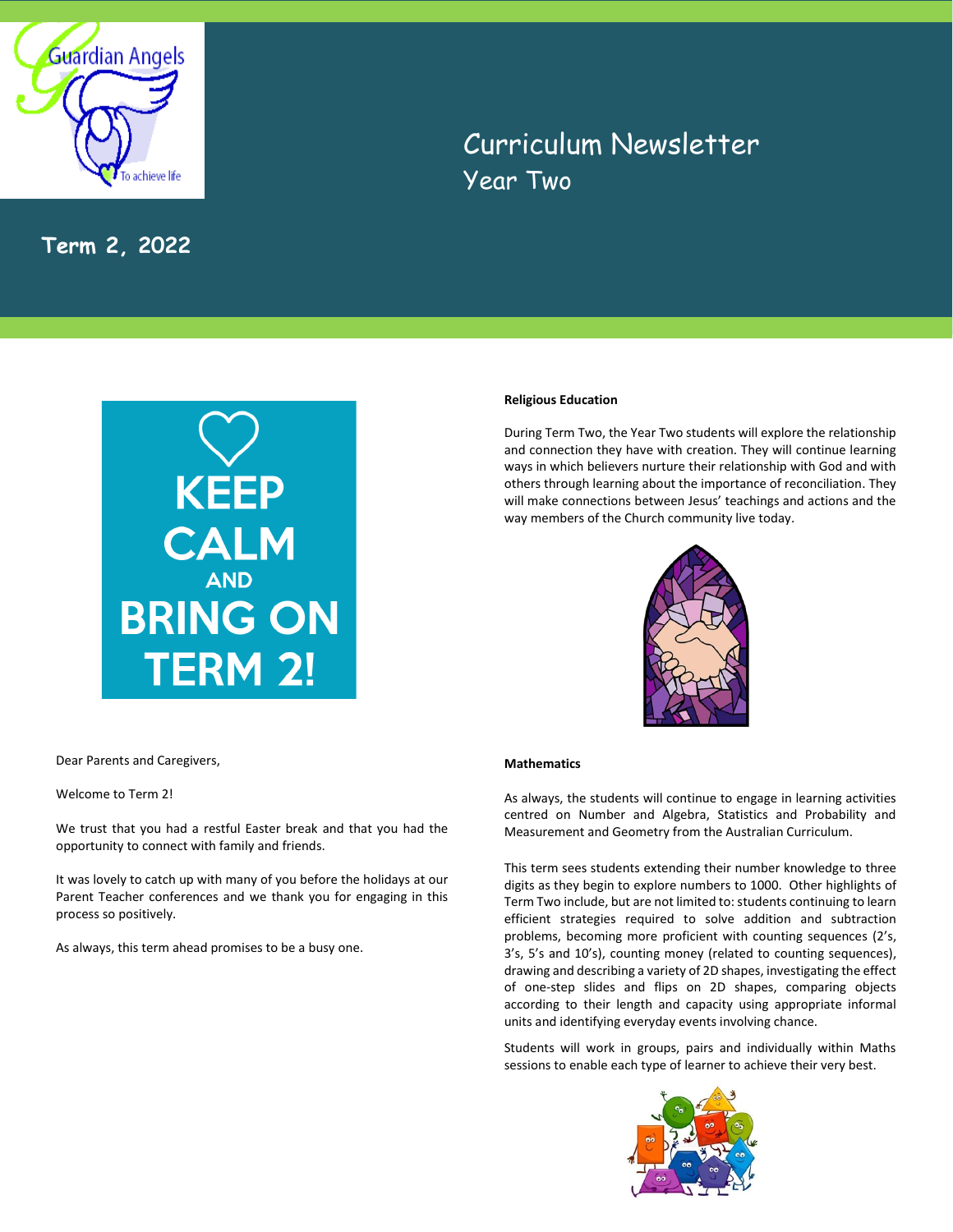## **English**

The Year Two English curriculum sees students participating in a vast array of literacy activities and exploring a range of spoken, visual and written texts throughout the year. Much of this is done in context using literature and in response to the needs and interests of individuals and groups of students.

As in Term One, reading and viewing activities this term will enable students to develop their literal and inferential comprehension skills as they learn to respond to different types of text, not only within the context of English, but across all subject areas.

In particular, this term students will participate in activities related to **Roald Dahl** texts. These promise to be engaging units of work as students explore Roald Dahl's imaginative stories, wonderful descriptions and interesting characters.



Students will continue to consolidate their phonics understanding as they apply and extend their phonics knowledge, both in their writing and reading. They will utilise their growing knowledge of sight words to assist with reading fluency.

As well, targeted lessons will continue to focus on aspects of punctuation and grammar, as students learn to use both simple and compound sentences in their writing. They will consolidate learning about common and proper nouns and pronouns and how to describe nouns through the use of adjectives. Correct print letter formation will be continually revised and consolidated before students begin the transition to exit and entry writing.

**We ask for your support in reading to students at home and encouraging them to read as much and as often as possible, so as to improve their fluency, vocabulary, comprehension skills and confidence.**

#### **Humanities and Social Sciences (HASS)**

HASS in Year Two includes the areas of History and Geography.

During Term 2, students will have the opportunity to learn about their, and others' connection to place both within and outside Australia. This connection could have been established through holiday destinations, major events, beliefs, celebrations, culture or family and relatives for example.



### **Science**

In Science, students will investigate Earth's resources and the importance of using these resources in a sustainable manner. There will be a particular focus on water, the water cycle and how we can look after this most precious resource. Students will engage in hands on activities designed to encourage problem solving and creative and critical thinking and will have opportunities to work individually and in small groups to complete tasks and record observations. Students will also have the opportunity to take part in a water investigation excursion, featuring our local waterways.



## **Health**

Within the area of Health, students will learn to recognise similarities and differences between individuals and groups and explore how these should be, and are, celebrated and respected.



#### **The Arts and Technologies**

The Arts and Technologies includes the areas of Visual Arts, Media Arts, Design and Technology and Digital Technologies.

Visual and Media Arts lend themselves to being integrated within other curriculum areas. This term they will be evident particularly in Health. Colour will also remain a Visual Arts focus as students learn about the colour wheel, primary and secondary colours and warm and cool colours. The artworks of famous artists will become the inspiration for students to create their own artworks.

Design and Technology this term once again integrates with Science, as students investigate the water cycle. As part of their Science investigations students will manipulate materials, design and evaluate solutions, sequence steps and record observations and outcomes.

Students will engage with the ICLT component of Digital Technologies as they use continue to use iPads and are introduced to laptops to improve their literacy and keyboarding skills. Students will have access to Typing Tournament and will also consolidate their Term One learning regarding the importance of password security when using digital devices.